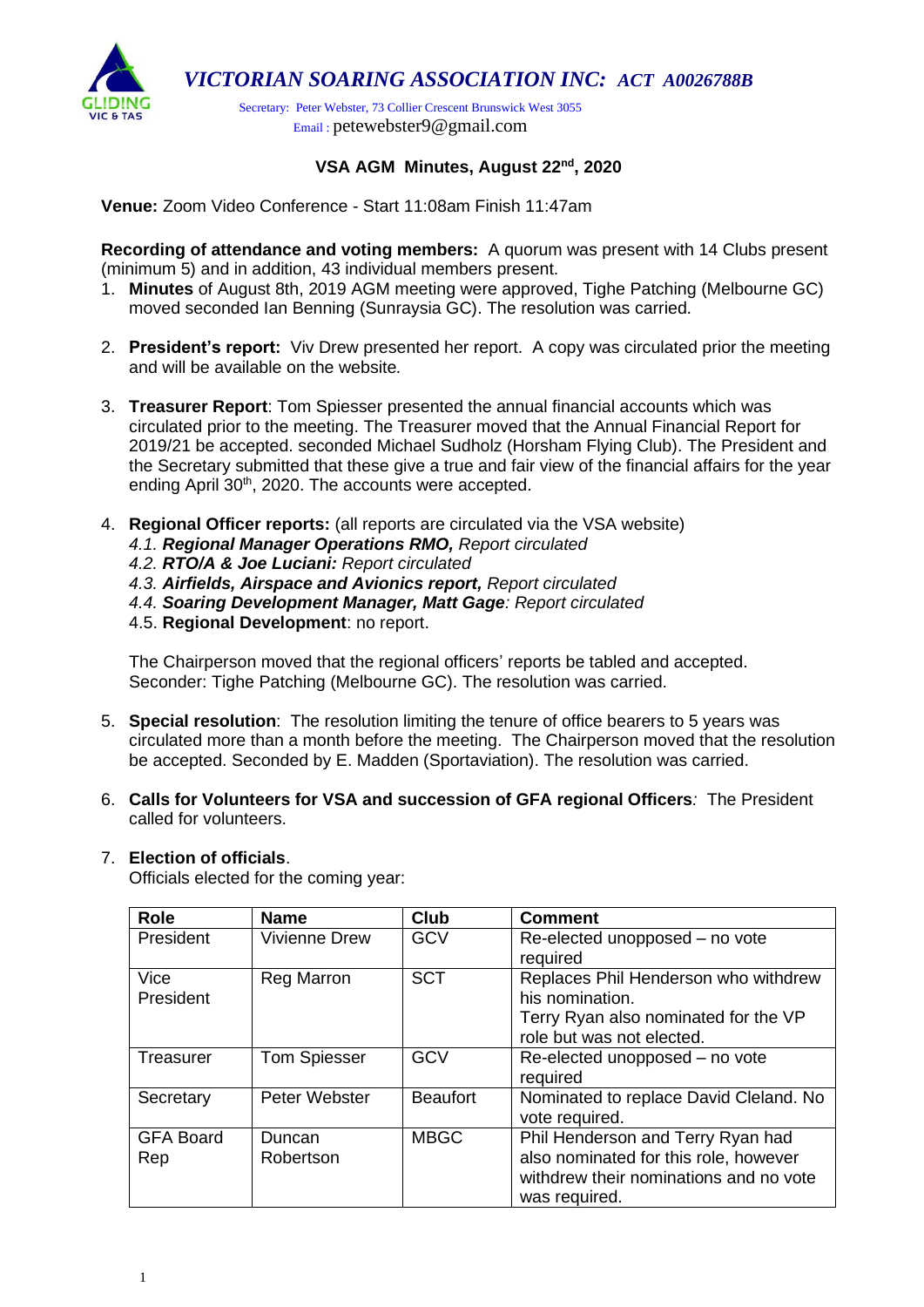

*VICTORIAN SOARING ASSOCIATION INC: ACT A0026788B*

Secretary: Peter Webster, 73 Collier Crescent Brunswick West 3055 Email : [petewebster9@gmail.com](mailto:petewebster9@gmail.com)

| <b>GFA Board</b><br>Rep Alt |                      |                           | To be confirmed at first committee<br>meeting of newly elected committee<br>members |
|-----------------------------|----------------------|---------------------------|-------------------------------------------------------------------------------------|
| Government<br>Liaison       | <b>Vivienne Drew</b> | <b>GCV</b>                | Single nomination, no vote required                                                 |
| Committee<br>Member         | Ailsa McMillan       | <b>GGC</b>                | Single nomination, no vote required                                                 |
| Regional Rep<br><b>AJGC</b> | <b>Ryan Driscoll</b> | GCV                       | Committee member                                                                    |
| Committee<br>Member         | Harbans Mann         | <b>SGGC</b>               | New committee member                                                                |
| Webmaster                   | Marcia Cavanagh      | Aust<br>Gliding<br>Museum | Website Administrator                                                               |
| Committee                   | Terry Ryan           | <b>MBGC</b>               | New Committee member                                                                |

8. All officers were ratified for the coming year, see below.

| <b>Role</b>                                            | <b>Name</b>          | <b>Club</b>              |
|--------------------------------------------------------|----------------------|--------------------------|
| <b>RTO/A Airworthiness</b>                             | Joe Luciani          | Bendigo GC               |
| <b>Regional Manager</b><br>Operations                  | Alan Payne           | <b>Melbourne Gliding</b> |
| <b>Soaring Development</b><br>Manager                  | <b>Mike Durrant</b>  | Geelong                  |
| <b>Regional Development</b>                            | Vacant               |                          |
| Airfields, Airspace &<br><b>Avionics Officer</b>       | <b>Chris Thorpe</b>  | <b>Beaufort</b>          |
| <b>Member Protection</b><br>Information Officer (MPIO) | Alf McMillan         | Geelong                  |
| VSA delegate to SGCCOM                                 | <b>Vivienne Drew</b> | <b>GCV</b>               |
| <b>Trophy Officer</b>                                  | John Switala         | <b>GCV</b>               |

## *Attendance:*

| <b>Name</b>         | Club                  | <b>Clubs Present</b>  |
|---------------------|-----------------------|-----------------------|
| Peter Webster       | <b>Beaufort GC</b>    | <b>Beaufort</b>       |
| Vivienne Drew       | GCV                   | GCV                   |
| David Cleland       | <b>Beaufort GC</b>    | Grampians             |
| David Lovell        | Grampians             | <b>Sport Aviation</b> |
| <b>Terry Ryan</b>   | <b>Sport Aviation</b> | <b>MBGC</b>           |
| Duncan Robertson    | <b>MBGC</b>           | MGC                   |
| Eddie Madden        | <b>Sport Aviation</b> | GGC                   |
| Adam Webb           | Melbourne GC          | Grampians             |
| Ailsa McMillan      | Geelong               | Bendigo               |
| Alf McMillan        | Geelong               | Sunraysia             |
|                     |                       |                       |
| <b>Bruce Towers</b> |                       | Southern Riverina     |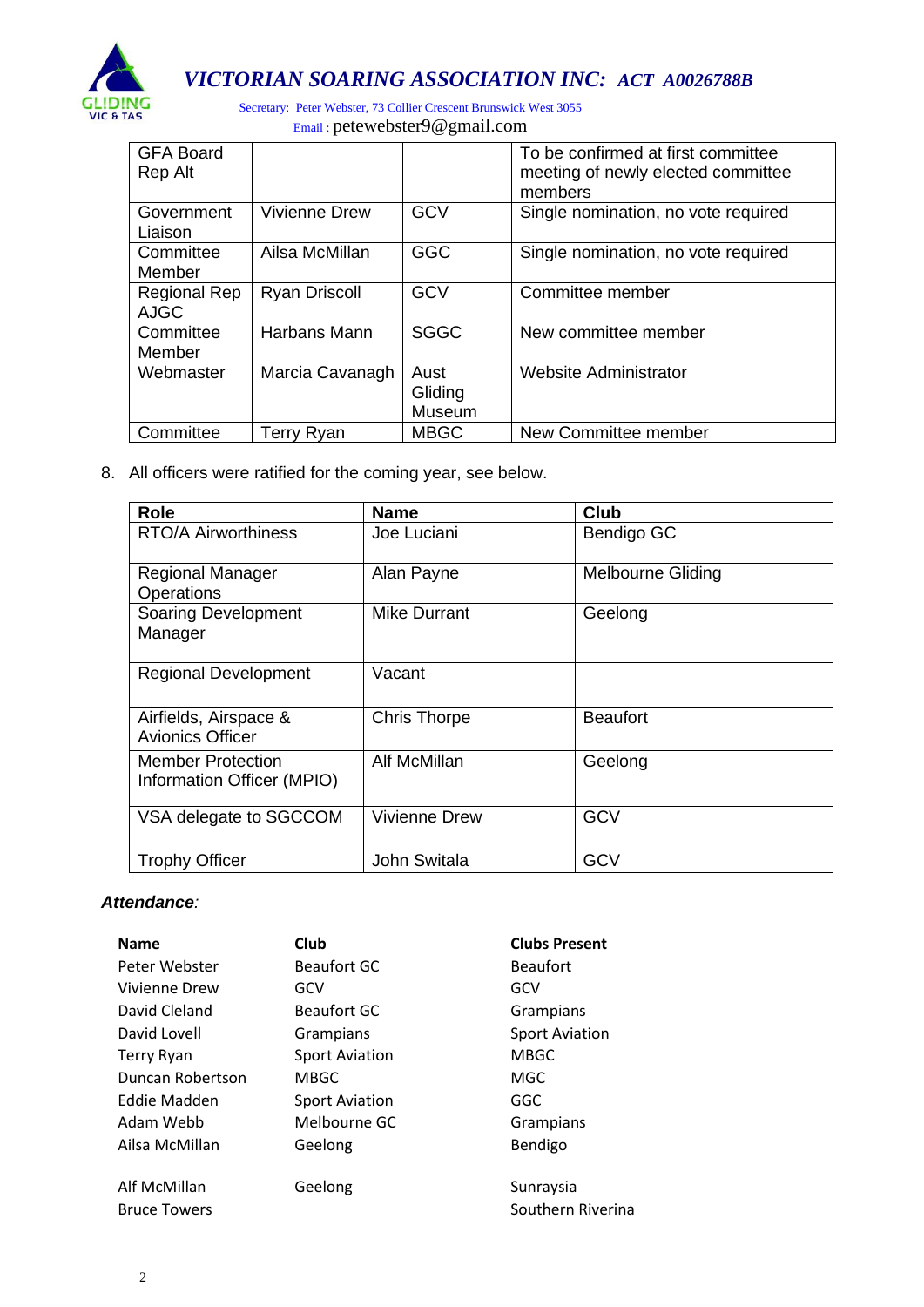



Secretary: Peter Webster, 73 Collier Crescent Brunswick West 3055 Email : [petewebster9@gmail.com](mailto:petewebster9@gmail.com)

Christopher Adda Geelong South Gippsland Christopher Thorpe Beaufort GC Horsham Darren Hess Geelong SCO Tasmania David Goldsmith Geelong Jenne Goldsmith Geelong David Lovell Grampians David Tickner Bendigo Harbans Mann South Gippsland Ian Benning Sunraysia Ian Grant MGC James Nugent Sunraysia GC Jarek Mosiejewski GGC John O'Neill South Gippsland Jonathan McAliece GCV Judith Renner Southern Riverina Kevin Owen South Gippsland Marcia Cavanagh Aust Gliding Museum Tighe Patching MGC Michael Durrant Geelong Michael Sudholz Horsham Murray Stimson MGC Peter Buskens Beaufort GC Peter Champness Beaufort GC Philip H GCV Reg Marron SCO Tasmania Roger Harrop MBGC Ryan Driscoll **GCV** Steven McAvoy **Geelong** Terry Knight MBGC Tim Adam Beaufort GC Tom Spiesser **GCV** Max Speedy South Gippsland